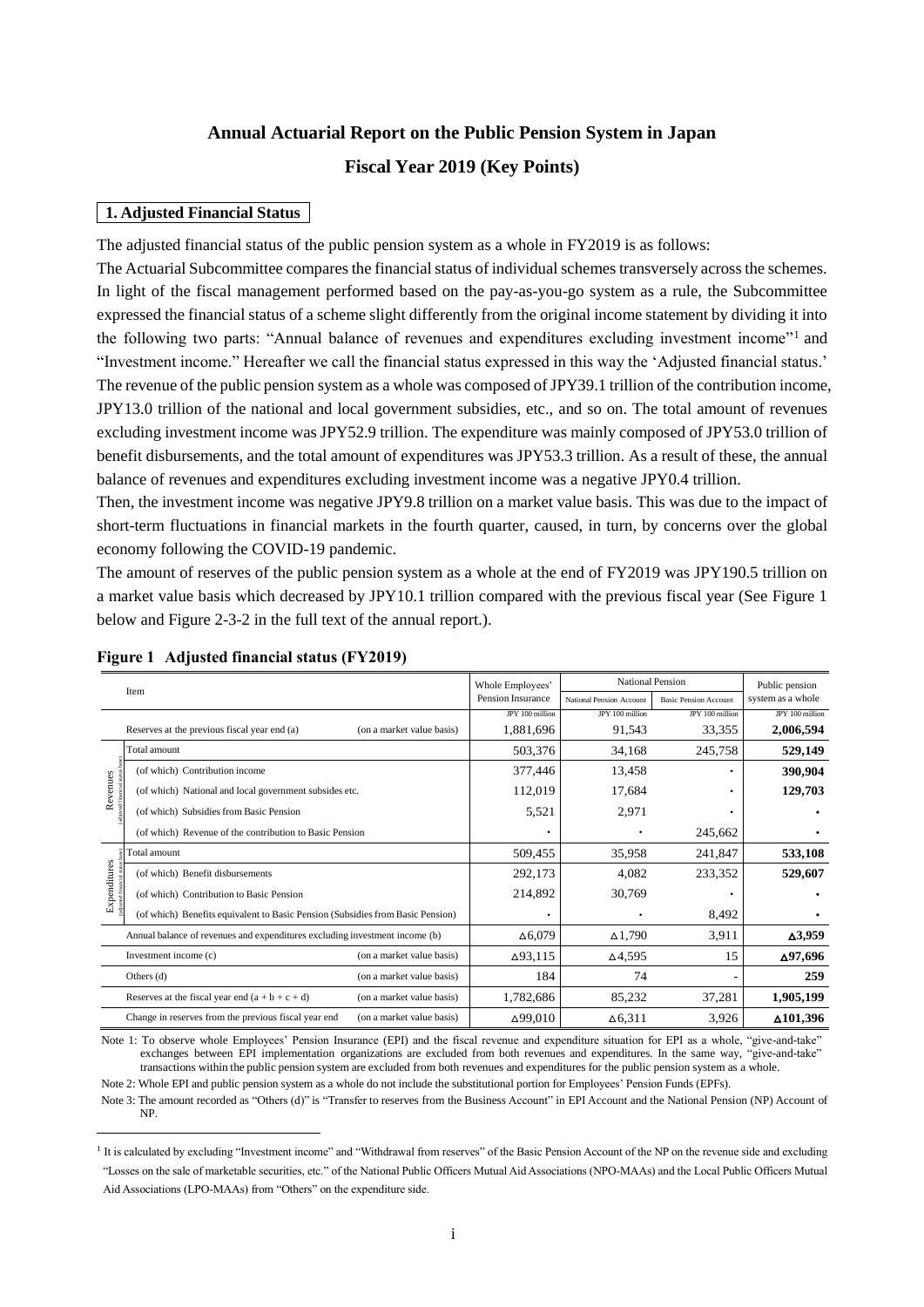## **2. Insured Persons**

As of the end of FY2019, there were 44.88 million EPI insured persons (including 0.48 million part-time workers, comprising 1.1% of the overall EPI total), 14.53 million for NP Category-1 (namely, self-employed persons, etc.) and 8.2 million for NP Category-3 (namely, dependent spouses of EPI insured persons). These brought the total number of insured persons for the public pension system as a whole to 67.62 million. While the number of insured persons of both NP Category-1 and Category-3 decreased, that of EPI insured persons increased, resulting in an increase of 0.2% for the public pension system as a whole.

The increase in the number of EPI insured persons and the decrease in those insured in NP Category-1 and Category-3 is considered attributable to the effect of a shift from persons insured in NP Category-1 and Category-3 to EPI, as more people are becoming employed amid a decrease in the working-age population.

The rate of increase in the number of insured persons for EPI is 1.3%, which remains unchanged after the parttime workers are excluded. For part-time workers alone, the rate of increase is 8.6%. The number of part-time workers has continued to increase, from 0.29 million at the end of FY2016 to 0.48 million at the end of FY2019 (See Figure 2-1-1 in the full text of the annual report.).

Regarding the age distribution of EPI insured persons, for the entire cohort of whole EPI male insured persons, the age group accounting for the largest proportion shifted from 35-39 a decade ago to 40-44 five years earlier, followed by 45-49 at the end of FY2019 (as the junior baby-boomer generation aged). As for the whole EPI female insured persons, the number of those aged 40 or over increased. For part-time workers as a proportion of whole EPI insured persons, the number of those insured increased from the end of the previous fiscal year, except for male 15-19 and male 60-64 age groups (See Figure 2 below and Figure 2-1-6 in the full text of the annual report.).





#### **Figure 2 Change in the age distribution of EPI insured persons**

15-19 20-24 25-29 30-34 35-39 40-44 45-49 50-54 55-59 60-64 65 age (years old)